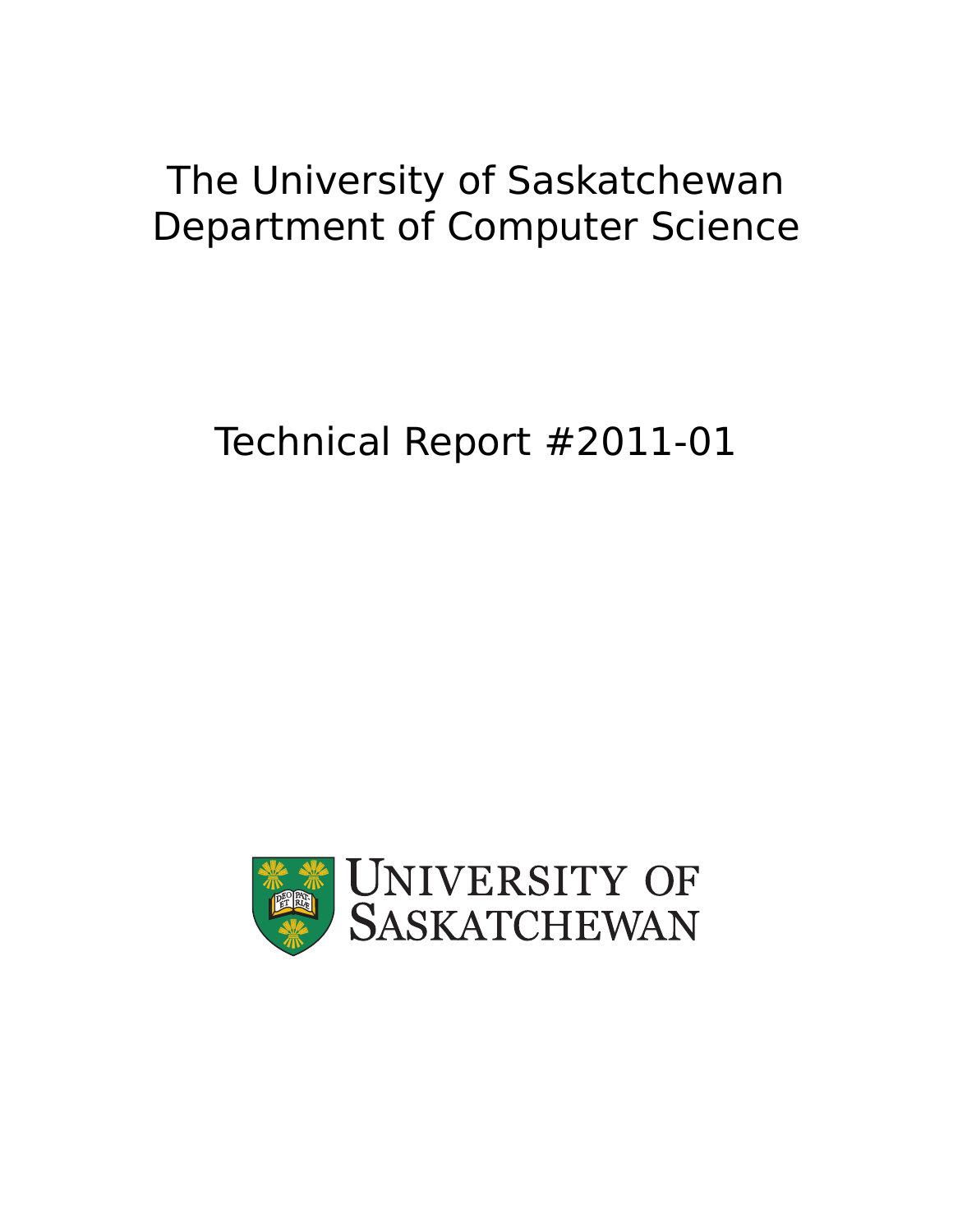# Facilitating Trust in Privacy-preserving E-learning Environments

Mohd Anwar and Jim Greer

**Abstract**—An expectation of trust influences a learner's participation in collaborative learning activities, such as participating in a group discussion or seeking or offering help in an assignment, and so too does an expectation of privacy. Reputation can effectively be used for establishing trust in e-learning environments. In this paper, we grapple with the challenge of facilitating trust while preserving privacy in collaborative learning activities. We recognize that a comprehensive assessment of reputation may not be possible because an individual may hold multiple non-linkable identities (personae) for various reasons, most importantly for an identity management-based solution to privacy. We present a system for reputation management in the e-learning context that supports guarantor-mediated privacypreserving reputation transfer to address this challenge. Furthermore, a contextual feature-based reputation assessment method is proposed. A prototypical implementation of a new reputation transfer protocol and the experimental deployment of our solution in an e-learning discussion forum serve as a proof of concept. Our work establishes a relationship between identity management (IM) and reputation management (RM).

✦

**Index Terms**—e-Learning Environments, Trust, Reputation, Reputation Management, Identity Management, Privacy.

### **1 INTRODUCTION**

Trust relationships among co-learners are important for collaboration activities in e-learning environments. A trust relationship may need to be developed between two unknown learners who find themselves working together. The meaning of trust differs from one context to another. For example, when Bob seeks help from his co-learner Alice on a math assignment, Bob may trust Alice's competence as well as her willingness to help. On the other hand, when Alice shares her frustration about the math course with her co-learner Jill, Alice may trust that Jill will not disclose these feelings to the course instructor. Now if Jill wants to maintain a trust relationship with Alice, she will act according to Alice's expectation and not publicize Alice's feelings about that course to others. In aforementioned trust examples, one thing is common: reliance on the counterpart is central to trust. The paper deals with this aspect of trust. Therefore, to engage in and maintain a trust relationship, users need to do two things: (i) assess the trustworthiness of the counterpart, (ii) act according to the degree of trustworthiness expected of each other.

An expectation of trust has impact on and is influenced by the expectation of privacy. In a trust relationship, an individual's (e.g., Alice's) requirement for privacy may be diminished by expectations of trust (e.g., Alice's expectation of trust from Jill); or an individual may forfeit privacy to gain trust. Privacy risk is minimized when a trust-based disclosure decision is made. However, misplaced trust poses severe threats to privacy. Privacy and trust are equally desirable in a learning environment. Privacy promotes safe learning, while trust promotes collaboration and healthy competition, and thereby, knowledge dissemination.

Reputation appears to be one effective source for measuring trust. Reputation is a contextual and longitudinal social evaluation on a person's actions. In traditional face-to-face academic settings, trust is developed through day-to-day activities where everyone gets to see each other on a regular basis and thus grows to know one another. By contrast, an e-learning environment may bring the possibly-pseudonymous users together through chat, message board, threaded discussion, online conferencing, email, blogs, etc. Research has shown that it is both unnecessary and privacy threatening to divulge a user's real identity in most online-learning related activities [1] [2]. Therefore the trustworthiness of a pseudonymous entity needs to be estimated without the full knowledge of a real-world identity. We investigate how reputation can effectively be used as a predictor of a pseudonymous user's future behavior, which is actually a prediction of trustworthiness.

Identity management (IM) has been shown to offer an effective solution to privacy [3], particularly in the learning domains [1] [2]. In such a privacy-enhancing identity management scheme, each user participates in a context by assuming a context-specific partial identity and potentially many different identifiers or pseudonyms. Besides for privacy reason, learners may use multiple identities in open learning environments (e.g., OpenLearn) for different learning purposes. The trustworthiness of a pseudonymous user can be computed by measuring reputation on various aspects of trust pertinent to the underlying context. However, a proper reputation

<sup>•</sup> *Mohd Anwar is a research associate with the School of Information Sciences, University of Pittsburgh, Pittsburgh, PA, USA. Email:manwar@pitt.edu*

<sup>•</sup> *Jim Greer is a professor with the Department of Computer Science, University of Saskatchewan, Saskatoon, SK, Canada. Email:jim.greer@usask.ca*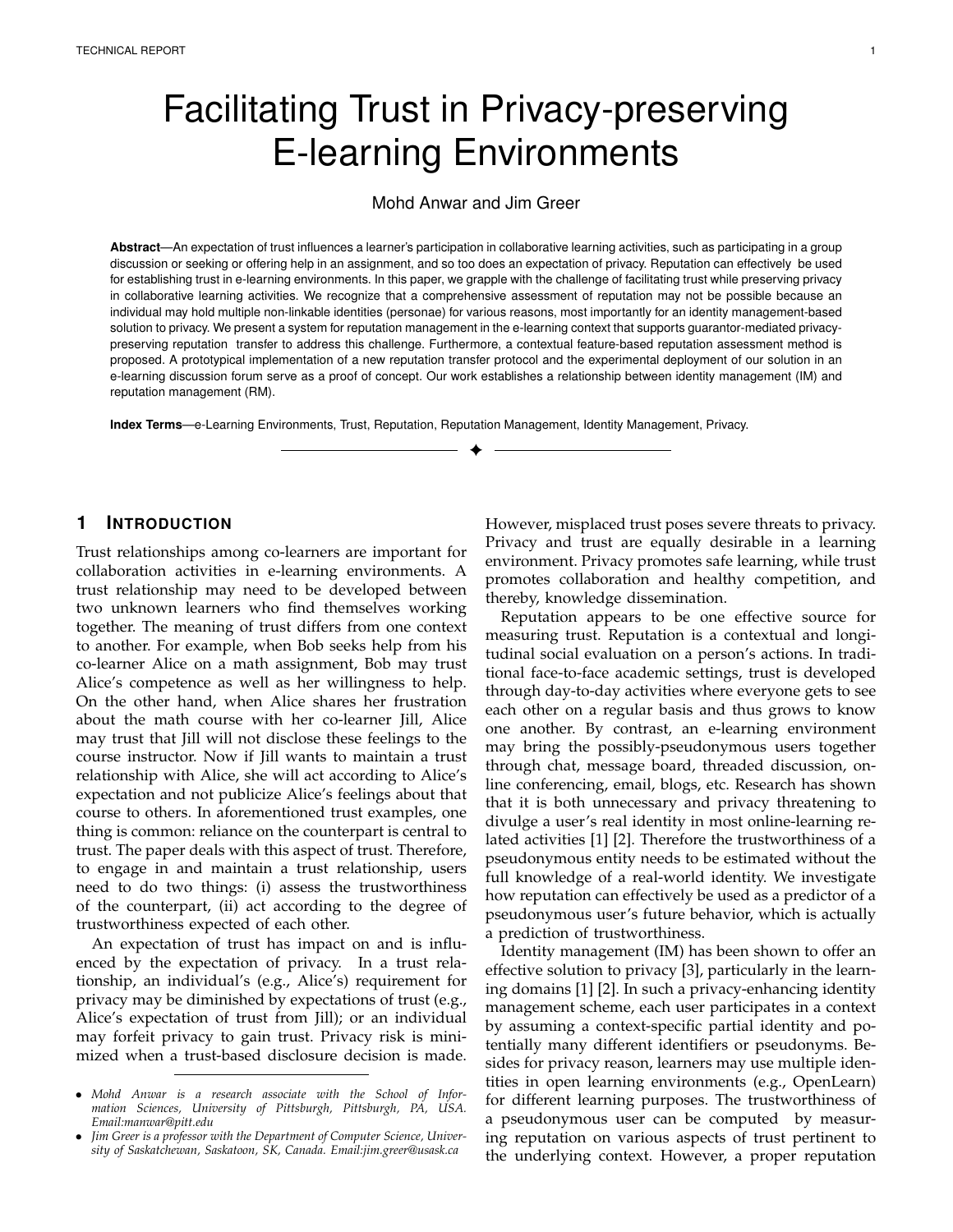assessment is disrupted when an individual acts under multiple partial identities. Since the partial identities and pseudonyms offered by the privacy-enhancing identity management solutions are not linkable, the complete assessment of reputation can easily be disrupted by switching and shedding of pseudonyms: reputation earned over a pseudonym is unusable with the shedding of that pseudonym or switching to another pseudonym.

This paper is about building a privacy-preserving reputation management system that performs two major reputation assessment tasks: (1) contextual (i.e., partial identity-based) reputation assessment and (2) reputation transfer across and merger among partial identities so as to support comprehensive assessment of reputation. The crux of privacy preservation lies in ensuring that task (2) maintains non-linkability of partial identities. In other words, reputation transfer or merger process should not allow an observer to link partial identies involved in the process. As a result, the presented system measures trust while supporting an identity-management based solution to privacy. Our contributions are as follows:

- *Relationship between Identity Management and Reputation Management.* We define reputation as a component of an identity, and consequently, we establish the relationship between identity management (IM) and reputation management (RM).
- *Reputation Assessment in Learning Environments.* We propose a contextual reputation assessment technique within a learning environment.
- *Supporting Trust while Preserving Privacy.* We face the challenge of supporting trust while preserving privacy, and devise a privacy-preserving reputation management solution to address this challenge.
- *Implementation*. As a proof of concept, we implement and evaluate our solution in an online learning environment.

This paper is organized as follows. Section 2 describes trust and privacy issues apparent in learning environments. Section 3 discusses the relationships between identity and reputation management. In section 4, we discuss supporting trust in learning environment through reputation assessment. Section 5 presents the challenges and techniques of supporting trust while preserving privacy. Section 6 presents our reputation management system. Section 7 describes related work and Section 8 concludes and describes future work.

# **2 TRUST & PRIVACY ISSUES IN E-LEARNING**

Many assumptions about privacy in a traditional classroom do not apply to online learning - whether it is an online offering of a course or an online community of practice. A traditional classroom represents a close group where learners get to know each other. Yet some information is private including precise grades or confidential conversations. In contrast, e-learners become acquainted with one another by means of looking into each others' profiles. A profile is a self-constructed identity model presented under some label, popularly known as pseudonym. An e-learner may construct many such profiles depending how they want to present themselves in many different contexts. For example, an e-learner may want to position herself differently to her co-learner peers than to her instructors, or might want to share more personal information with her project team than with the members of other project teams. Since each of the profiles consists of a different subset of personal information, they represent partial identities. To e-learners, privacy is about the autonomy of presenting themselves differently in different contexts.

In a traditional classroom, learners do not enjoy the same freedom of presenting themselves so differently in different contexts as do e-learners. In a traditional classroom an observer can easily construct an identity model of another learner. As a result, unlike e-learning, a self constructed identity model of a learner may not be well accepted by another learner in a traditional classroom setting. However, the lack of privacy is compensated by greater degree of trust in a traditional classroom. E-learners are often strangers whose interactions are limited to certain selected written communications (synchronous or asynchronous). Any private information is prone to misuse when shared with a stranger. It is also hard to engage in a trust relationship with a stranger. With a certain degree of familiarity, one can form an opinion about another person's trustworthiness. While in a traditional classroom, physical presence works as the guarantor of authenticity, in e-learning a learner needs to worry about the authenticity of their peers or instructors.

We observe the need for privacy and trust in the following popular learning activities:

- **Peer-tutoring:** Peer tutoring is a widely practiced learning method. The main idea behind forming an online community of practice is peer tutoring. A learner needs to trust the competence and benevolence of their peer tutors. In a tutoring activity, a tutee shares her weakness with an expectation that her privacy will be preserved. A privacy breach may put the tutee in a disadvantageous or embarrassing situation. Privacy and trust concerns can easily de-motivate learners from participating in peer-tutoring activities.
- **Peer-reviewing:** Online portfolios are becoming increasingly common to engage learners in peerreviewing and assessment. These portfolios contain various sensitive information such as tests and test scores, projects, self reflections. Accessibility to an eportfolio has privacy implications. Learners need to decide who they should trust with their e-portfolio items.
- **Learning Object Selection:** The selection of a suitable learning object requires making a trust decision of a sort. This trust may involve trusting (the reliability of) a learning object, trusting (the competence of) the author of the learning object, or trusting (the competence or authoritativeness of) the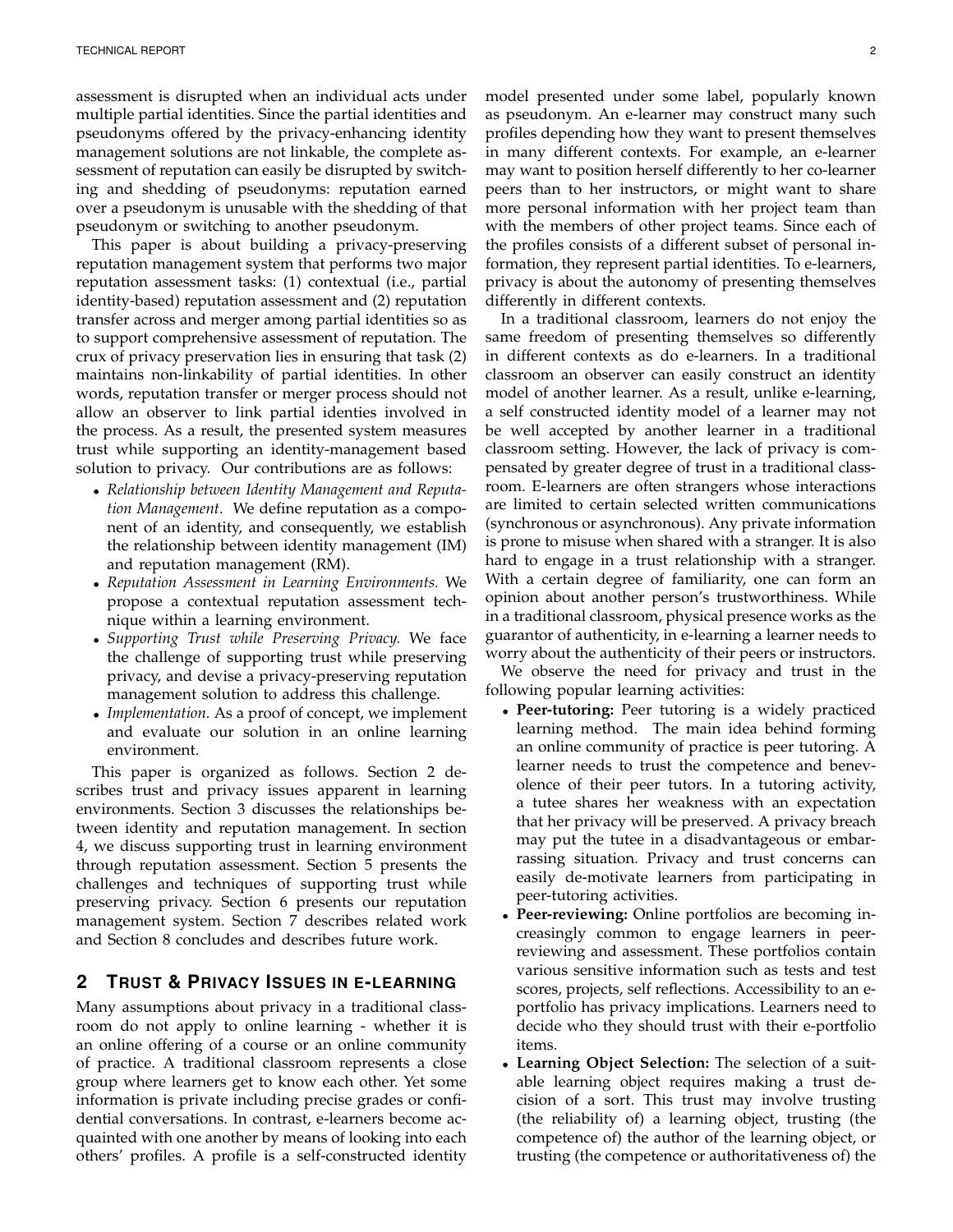recommender of the learning object.

- **Collaboration:** Trust is essential to successful collaboration among learners [4] [5]. Online collaboration can cause stress depending on the level of the collaborators' mutual trust [6]. If trust is not present in a relationship, a large amount of energy is wasted in checking up on the other's commitments and on the quality of their works. In a learning environment, various key relationships of recommender-recommendation seeker, peer-peer, helper-helpee, and mentor-mentee are formed based on mutual trust. Privacy concerns are inherent in a collaborative environment. The privacy concerns in collaborative systems originate from individuals' desire to control how one is perceived by another [7].
- **Group Learning:** Group learning in the form of discussion forum, or reading group, offers valuable learning experience to learners. A group functions well when each member trusts each other and respects each other's privacy. An online learning system should facilitate a trust- and privacy-preserving learning environment.
- **Evaluation:** Confidentiality is very important in the learner assessment and evaluation process. Sometimes, learners experience various biases such as gender, ethnic, or connectedness (more connected to the evaluator). Biases in learner evaluation can be prevented through privacy-preserving techniques [8]. In a trust relationship, learners' confidence can grow regarding the fairness of evaluation.
- **Role playing:** Role playing is an effective technique for exploring complex social issues in certain courses (such as Sociology). Safety is an essential condition for authentic role playing. When a learner plays a controversial role, the learner may run the risk of being stigmatized or feel embarrassed. For example, when talking in favor of same-sex marriage, a learner may fear to be ridiculed. Learners' safety can be assured through trusting and privacy preserving learning environments.
- **Personalization:** Personalization of learning objects increases the motivation and interest of learners [9]. As a result, in recent time, we have witnessed an increasing volume of research and development efforts to offer personalized e-learning. Trust has been identified as a pre-requisite [10] and a consequence of good personalization practice [11]. Anwar et al. define key characters of an e-learning environment that offers personalization together with trust and privacy [1].

# **3 RELATIONSHIPS BETWEEN IDENTITY MAN-AGEMENT & REPUTATION MANAGEMENT**

An identity is a representation of an individual through a dataset that holds information such as attributes (e.g.,



Fig. 1. A contextual notion of identity and behavior

name, student number), traits (e.g., biometric information), and preferences (e.g., food choices, learning styles) [1]. A partial identity is a context-dependent identity model which is often published through user profiles. Each partial identity can be presented with many different identifiers or pseudonyms. An individual's behaviour is manifested by a set of actions (or interactions) that the individual performs.

When an observer monitors someone's behaviour with full knowledge of their identity, the person being monitored does not enjoy any privacy. On the other hand, when behaviour is observed while the identity of the person being observed is not known (e.g., in the case of anonymous behaviour), the person being observed enjoys privacy. In the former case, the observer can easily attribute some characteristics to the person being observed. In the latter case, the observer can still monitor a stranger. However since the observer cannot identify the person being observed, the stranger enjoys a degree of privacy. Even though rigorous analysis of behaviour may reveal the real-world identity of a person, without identity information one cannot make high probability association between identity and behavior of the person. With similar motivation, privacy models of  $k$ -anonymity [12] and *l*-diversity [13] make identification harder in released person-specific records. Therefore, we separate the dataset representing a person into two proper subsets: identity and behavior. For example, when seeking help, Bob may only know Alice's identity. Or, Bob may have watched Alice's behaviour without knowing her identity.

Even though identity and behaviour are separable, a person's identity attributes (or partial identity attributes)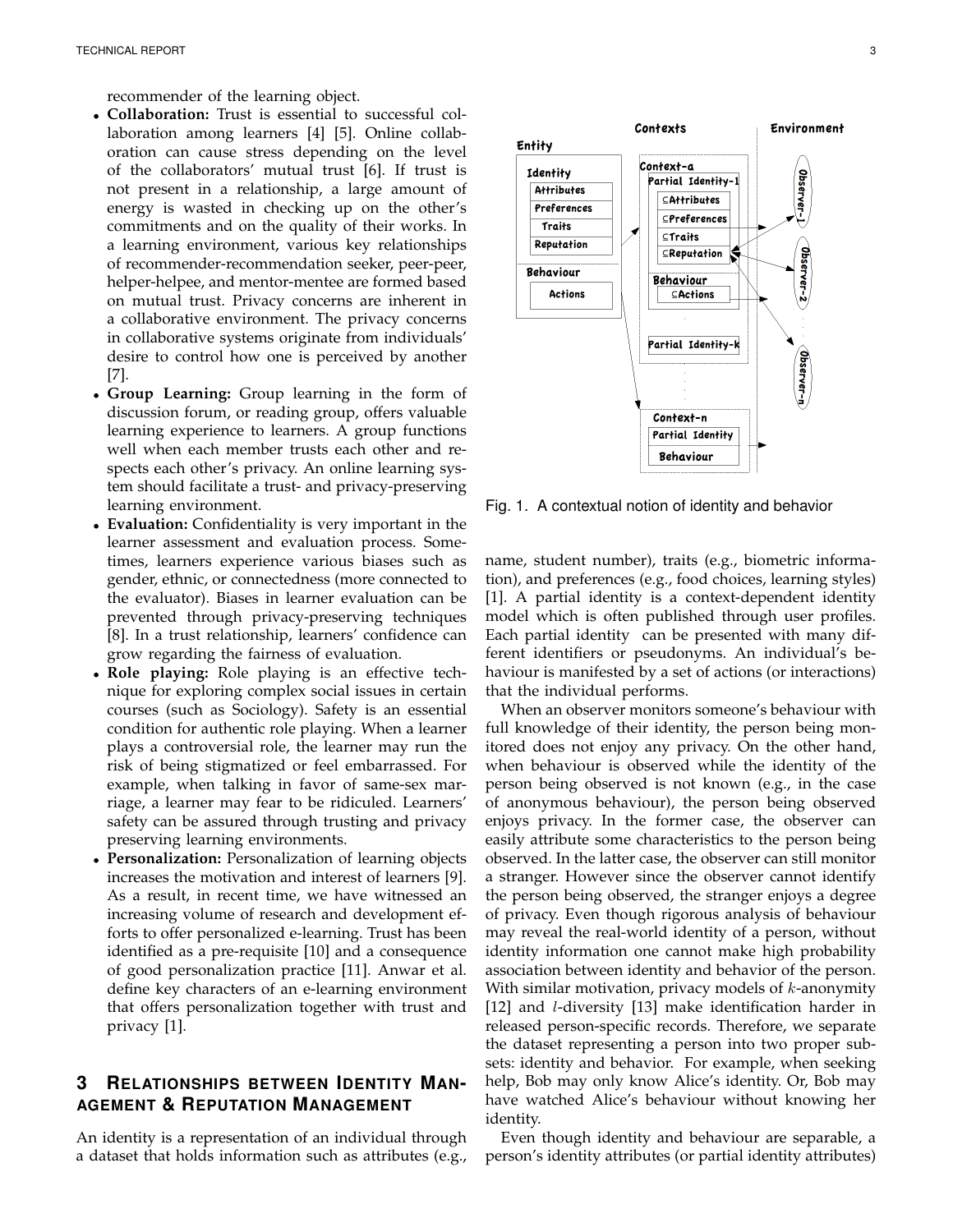may include information about reputation earned over their behavior (cf. Figure 1). An advantage of carrying reputation with identity is that it allows an individual to establish a trust relationship fairly easily. Separation of identity from behaviour allows us to observe someone's behaviour without compromising their privacy. Since reputation is an evaluation on one's behaviour, we argue that, the longitudinal study of just the behaviour part of a person could sufficiently assess reputation of the person in a given context. Essentially, such a longitudinal study would require classifying behaviours by contexts, and for each context, accumulating observers' ratings of the suitability of such behaviors.

Since action should not be judged out of context, reputation is contextual. For example, a graduate student in a researcher role may not carry as prominent a reputation as he might in a tutor role. Since partial identities represent various aspects of one's projected self, each partial identity can draw a contextual boundary of an individual's actions, and therefore, each partial identity can serve as a context for reputation as well. Therefore, users may need to manage reputation that stems from actions taken under their respective partial identities.

The primary goal of identity management is to achieve information parsimony (and thereby privacy) by partitioning a user's identity into multiple partial identities according to their participations in various communicative contexts (e.g., my peer-helpers need not know my class standing). We view that one of the challenges that identity management seeks to address is impression management [14], one of the important purposes of privacy preservation [15] [16]. In different contexts, users need to convey different impressions in accordance with their needs. In our running example, Alice may want to convey a different impression to Bob (from whom she is seeking help) than what she might convey to her confidant Jill. Conveying a certain impression may also require conveying a certain reputation. For example, Bob has to maintain and convey a reputation of high competence to convey the impression of a capable potential helper. Therefore, proper impression management can be supported through incorporating reputation management within identity management.

# **4 SUPPORTING TRUST IN LEARNING ENVI-RONMENTS**

Trust is contextual, and trustworthiness (measured by reputation) is assessed against an identity. For example, "Bob identity" may be trusted for his math competence, however, may not be trusted for his benevolence towards his peers as a math helper. We propose that **user-touser trust**, during collaborative learning activities, be realized in two forms: **trust on a purpose** and **trust in a partner** (partner's identity) for which the partner's trustworthiness needs to be assessed.

• **Trust on Purpose:** In e-learning, each context explicitly or implicitly manifests some purpose for its participants. For example, a math discussion forum context may have a purpose of offering peertutoring in math. Within the math forum context, there could be more granular contexts like an Algebra thread or Calculus thread for the purpose of peer-tutoring the respective topics. This form of trust is based on the expectation from the purpose of a context. For example, Alice may highly trust the Math Forum to find an effective helper in Calculus.

• **Trust in Partner:** This form of trust considers the trustworthiness of a partner in a given context. For example, in a Calculus course, Alice may be considered as a trusted peer helper. Trust in partners may need further consideration of the roles of, and relationships with, the transacting partners. Some roles convey more trust than others. For example, an instructor role may convey a higher degree of trust. However, not all instructors are equally trusted by learners. A learner may trust one instructor over another based on their perceived relationship or reputation.

To facilitate assessment of accurate reputation, a system is needed that would: be able to prove itself unbiased and trustworthy, be able to judge individuals' behaviour in light of context, recency, completeness etc., allow individuals to contest or update their reputation, and help individuals manage their reputation across their partial identities. To this end, this paper presents a guarantor-mediated reputation management system, where the guarantor plays the role of a judge (who possesses above-mentioned qualities) with automated tool support for reputation management.

One important challenge for establishing reputation for a pseudonymous learner is foreseeable: it is a loss when a partial identity needs to be forsaken (e.g., in case of identity-theft or slanderous attacks) and a new partial identity has to be built from scratch [4], or when a learner wants to have multiple pseudonyms for the same role (e.g., role-relationship pseudonym [17]). Besides, when a pseudonymous learner joins a new community of learners, they do not have any prior record from which they can build up trust relationships with members of the new community. **This problem can be addressed by allowing reputation transfer across partial identities.**

Though anonymity does not support building of reputation, sometimes a pseudonymous actor needs to act anonymously (e.g. doing peer evaluation, reviewing paper of a co-learner). Yet if a favourable reputation provided by a trusted source could be associated with an anonymous user, the user could enjoy appropriate credibility. For example, because of negative bias, a specific editor may never pick Bob as a reviewer of a journal. With anonymity, a high competence score associated with Bob's anonymous reviewing may attract the same journal editor to want to work with him. If a pseudonymous chain of activity can be monitored, occasional uses of anonymity can be facilitated by having a trusted guarantor vouch for the context specific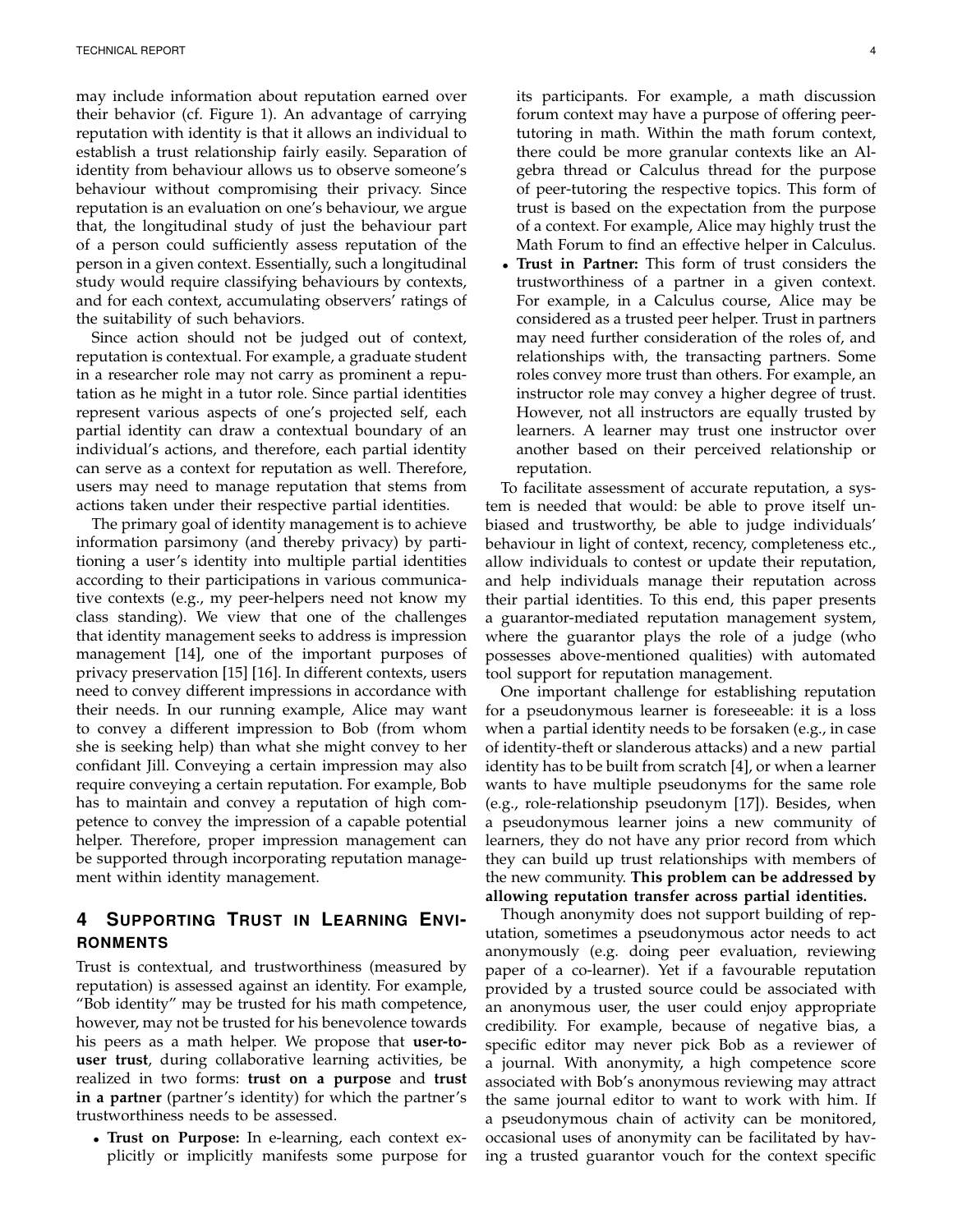reputation of an actor using an anonymous identity and thereby effectively vouch for the actions of that anonymous actor.

E-learning systems are different from many other online communities in that learners typically have more trust in the system and have long working relationships with one system [1]. As a result, the system can play the role of an acceptable reputation guarantor. With the aid of automated privacy-enhanced reputation management tools (e.g., reputation evaluation, reputation transfer/merger), instructors in a traditional learning setting or an elected senior member of a community of practice, can also play the roles of guarantors and adjudicators of learners' reputation. Since an instructor in a class or a senior member in a community of practice is accountable for the well-being of their respective communities, their guarantor roles, along with automated reputation management tool support, will empower them to carry out their responsibilities.

In a high risk or low trust environment, we may need to require multiple guarantors to work together to address any bad acting. We realize that users may be able to defeat our reputation management system by colluding with the guarantor(s). However, this is an inherent problem in any reputation system, in general any system that uses any type of third party information. One way to address the collusion problem is to ensure the credibility of any trusted third party involved [18]. Since our guarantor-mediated reputation system is situated in a learning enviorment, we assume that none could be more credible to learners than an instructor.

# **5 CHALLENGES AND TECHNIQUES TO SUP-PORT TRUST**

Trust can be seen as a complex predictor of an entity's future behavior based on past behavior. In our daily life, we always deliberate whether we could trust someone with something. Likewise, it is also crucial to calculate the trustworthiness of a user to decide what piece of information would be safe with whom and in what context. People are not likely to reveal confidential information about themselves to an untrustworthy party.

Trust plays a major role in reducing privacy concerns. If the evidence is provided to the users that the data they disclose will be treated as defined, then this can potentially enhance trust of users in a data processing environment of the service providers. For example, the learner needs assurance that the service provider will only use his/her private information, such as name, address, credit card details, preferences, and learning behaviors in a manner expressed in the policy provided for the e-learning system users.

In order to maintain privacy, a user faces the biggest challenge of making a trust-based decision at the time of sharing personal information. In a well-understood context, a user can relatively easily understand privacy implications of trusting another user (e.g., disclosing

their identity to another user). For example, a learner can have different privacy expectation from a peertutoring context than from an evaluation context. Therefore, contexts draw boundaries of trust and privacy. A pseudonymous user, who has acquired a favorable reputation, gains the trust of other users.

The solution to privacy through maintaining partial identities in different contexts can be less appealing due to the fact that reputation earned over a partial identity is unusable across other partial identities. Since the partial identities and pseudonyms offered by the identity management solutions are not linkable, the complete assessment of reputation can easily be disrupted by switching and shedding of pseudonyms: reputation earned over a pseudonym is unusable with the shedding or switching of that pseudonym. Although a mechanism for reputation transfer across partial identities of an entity may address this problem, it may pose the threat of linkability to privacy: by observing a reputation transfer, an observer may be able to link the transferor identity with the transferee identity. Therefore, reputation aggregations/ transfers across multiple partial identities have to happen un-observably and securely. Such a transfer has to restrict any undue advantage for bad acting (e.g., recurring merger of a bad reputation with a good reputation).

To facilitate reputation-based trust (i.e., trust is associated with the reputation of an actor) in the online domain, we need to support complete assessment of reputation across partial identities. As a result, a secure and privacy-preserving reputation transfer (RT) model is developed to transfer/merge reputation across contextual partial identities.

Assessment of reputation across partial identities in a privacy-preserving manner involves (i) assessing reputation from behaviour analysis of a user under each of their partial identities, which we term *partial reputation* and (ii) transferring/merging reputation of a user across their partial identities in similar contexts, while preserving non-linkability of these partial identities.

In the RT model, a pseudonymous user can update the reputation of one partial identity by transferring its reputation from another partial identity, effectively merging reputation across partial identities. Though anonymity does not support building of reputation, sometimes a pseudonymous user needs to act anonymously. For example, in a course discussion group, a shy student, Bob may want to be anonymous when conversing with peers about some research ideas, whereas that same Bob may want to be recognized as *BobTheHelper* when helping peers. Yet if a favorable reputation provided by a trusted source could be associated with an anonymous user, the user could enjoy appropriate credibility. For example, despite anonymity, a high competence score associated with Bob's anonymous identity may attract other students to converse with him.

In the RT model, a guarantor (an appropriate public trustee) vouches for a pseudonymous user in two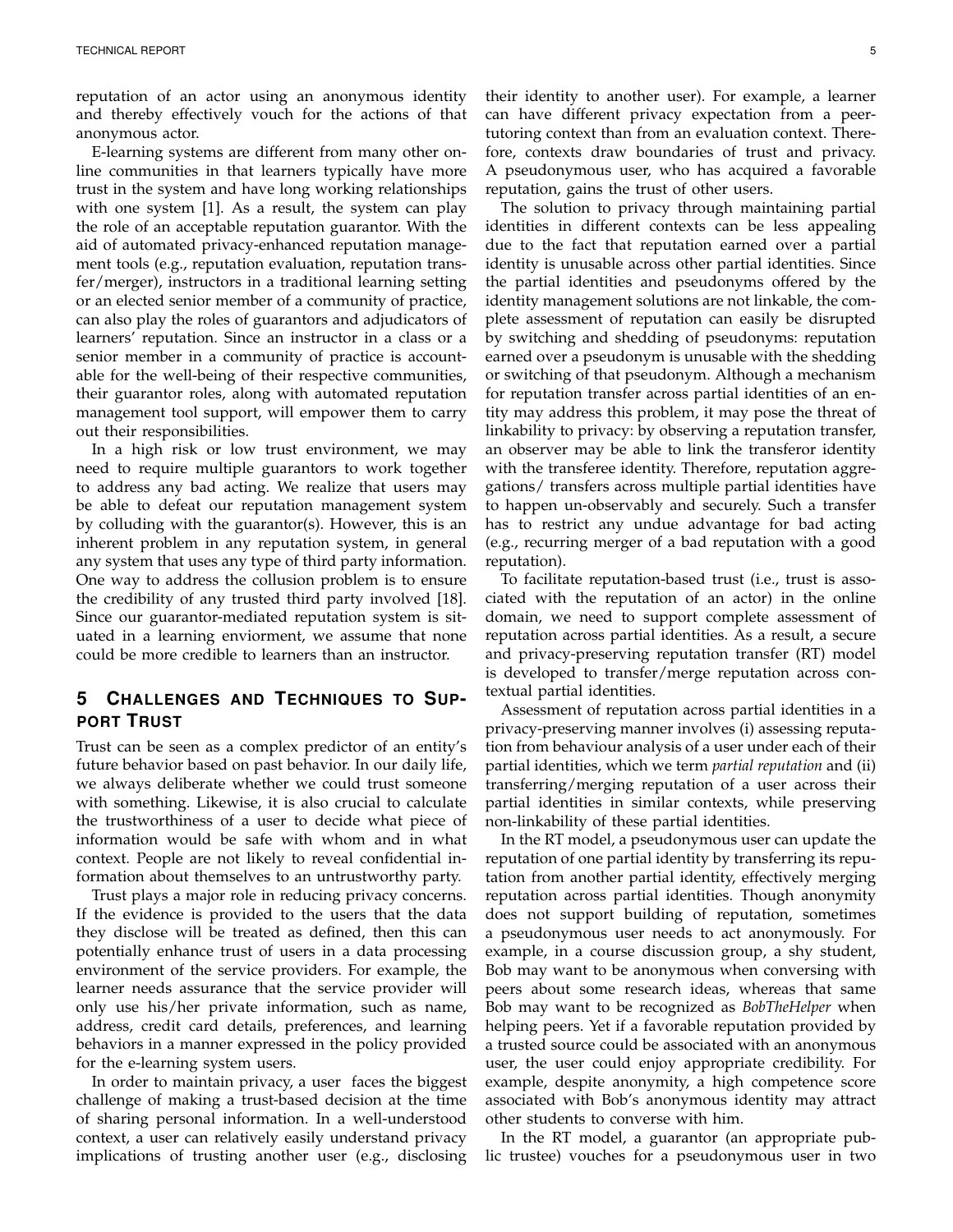ways: (i) responding to the queries about the user's reputation, and (ii) responding to the user's reputation transfer request from one partial identity to another. The reputation is generated as a reputation point average (RPA) on a 0 to 5 scale, 0 representing unknown rating or lack of input and 5 representing the best rating. Depending on subjective judgement, a user may consider any lower arbitrary value in the 0-5 scale as bad rating. The guarantor assesses reputation for its registrants (i.e., pseudonymous users) by aggregating ratings submitted by their transacting partners.

To provide a solid foundation for the empirical study of trust, Schoorman et al. [19] observe three characteristics of a trustee appearing often in the literature: ability, benevolence, and integrity. For learners, reputation is a mechanism for ascertaining the trustworthiness of co-learners, analogous to those in eBay (e.g., integrity of the seller) and to those in Wikipedia (e.g., authority/competence of the contributor). Therefore, using trust as a scale to find a suitable recommender, peer, helper, and mentor, a learner should be able to find out the status of each participant in an e-learning environment: is someone really the expert or well-intentioned peer that they claim to be? One can also decide whether trust can replace the need for privacy: can one confide in their peers? Most importantly, in assessing reputation of a learner, their behaviour has to be evaluated (when the knowledge of their identity is inconsequential) by their transacting partners.

We consider reputation evaluation as a process of aggregating observers' opinions on the performance of individuals against the expectations of their roles in similar contexts.

## **6 REPUTATION MANAGEMENT**

Due to the observed relationship of identity and reputation management (see section 3), we offer a standard mechanism for reputation assessment across partial identities. As a result, reputation management involves reputation assessment and reputation transfer or merger. We have deployed our reputation management system in the  $iHelp$   $^1$  (see [20] for iHelp architecture) Discussion Forum, which acts as an online forum for students at the University of Saskatchewan to converse asynchronously with one another, with subject matter experts, and with their instructors. Based on the requirement of the course, a discussant can have as many as three types of partial identities: user-level, context (or category)-level, and role-level. Context and roles are defined by the course designers. Both context- and role-level partial identity types can further be categorized into group-scope and individual-scope. Based on their group memberships, group-scope identities are created for discussants by the system. The system provides user interface facilities for creating individual-scope partial identities. The system

also provides a user-level identity based on the true identity of a discussant. The system allows discussants to create as many additional user-level partial identities as they like. The remainder of this section explains how the reputation assessment and reputation transfer (across partial identities) components have been implemented and evaluated.

#### **6.1 Reputation Assessment**

We implemented a mechanism for reputation assessment for an actor along the dimensions of competence, benevolence, and integrity. What a particular dimension represents in a given context is specified through a list of features. A list of dimension-relevant features are presented to a rater to capture the rater's opinion along the respective trust dimension. Each feature carries certain weight (strength), according to which it contributes to the relevant dimension. In the  $iHelp$  implementation, anyone who is authorized to read a posting (excluding the poster) is eligible to rate a posting. Each rating contributes to the overall reputation of the poster. Finally, the weighted sum of all the relevant ratings is averaged to calculate reputation along a respective dimension. The three dimensions of reputation are calculated on the following features : insightful, timely, informative, wellwritten, constructive, and relevant. These features are qualities of learners desirable in learning activities. Our contention is that it will help participants to articulate on the postings (i.e., poster's behavior), not on the posters (i.e., poster's identity).

This feature-based assessment of reputation can be employed for personalized reputation assessment. A user may define a dimension of trust on their own by choosing a list of features and/or their respective weights for measuring a specific dimension of reputation. Given that  $Features_d$  is a set of features chosen for a dimension  $d$ , the system can compute the dimension  $d$ of trust using the formula:

$$
R_{d\in\{Complete,Benevolence,Integrity\}} = \frac{\sum_{f\in Features_d}\sum{Rating_f}\times Weight_f}{number - of - observations}
$$

We have classified these features based on their expected impacts (i.e., real weights in the range [0,1]) on determining the level of competence, benevolence, and integrity of a poster in an e-learning discussions context. In our implemented system, weights on features have been empirically assigned. For example, in determining competence of a poster, an insightful or an informative posting has been assigned twice as much impact as a well-written posting. Reputation of an identity for a specific dimension (e.g., competence) is estimated by averaging the weighted sum of relevant features. For example, in calculating competence, the following formula is used: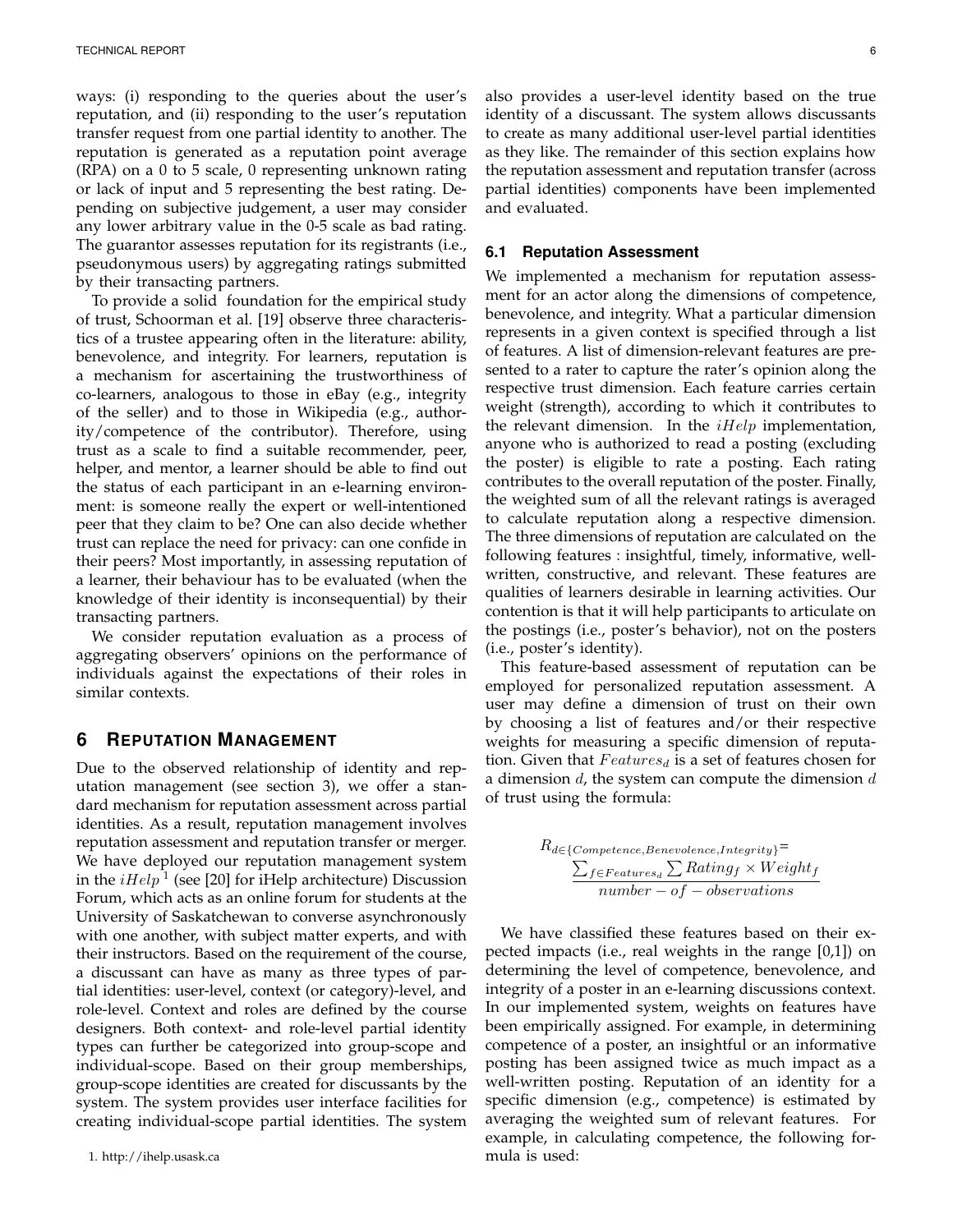Rcompetence*=*  $\left(\sum Rating_{insightful} \times Weight_{insightful} + \right)$  $\sum Rating_{informative}\times Weight_{informative}$  $\sum Rating_{well-written} \times Weight_{well-written})/$  $number - of - observations$ 

In iHelp Discussion Forum, a poster's reputation is contextualized by their group identities or individual partial identities.

#### **6.2 Reputation Transfer across Pseudonyms**

With the persistent use of a pseudonym (a partial identity), the attribution of reputation markers to the pseudonym takes place. A pseudonymous user cannot, on their own, transfer or merge reputation across their multiple pseudonyms, yet such ability is highly desirable. Let us consider scenarios from an e-learning discussion forum where users can participate using individual identity or group identity. With a group identity, all the members of the group are represented. For example, all the students in peer-helper role can be grouped into one identity with a pseudonym "peer-helper". Ratings on a posting made by a user using a group identity should contribute to the reputation of that group identity as well as to the reputation of the group member's (poster's) individual identities. This is a trivial example of a need for reputation transfer from a group identity to an individual identity.

Let us consider another scenario from the e-learning context, where an identity expires and reputation from the expired identity needs to be transferred to an existing identity. Anwar & Greer observed that contexts in the e-learning domain are hierarchical and proposed the notion of contextual identity [21] [17]. As a context expires, the reputation of an identity under that context may need to be propagated back to its parent context resulting in a backward propagation of reputation (reputation transfer) from the innermost context to the outermost context. For example, in the outermost context, a person becomes a student for the purpose of attaining a degree. In the innermost context the student is evaluated in an assignment of a course, the student's mark in that assignment is propagated to its parent context of the course and the course grade is eventually propagated backwards to the outermost context contributing to achieving their degree.

There is another variation of reputation transfer, which we call reputation merger. It is a process where reputation of two partial identities (involved in reputation merger) are updated by each other or aggregated to reputation of a new partial identity. A reputation merger can be viewed as a two-way reputation transfer between two identities or two one-way transfer between each

the same context. Unfortunately, a privacy concern is inherent in reputation transfer. Observing a transfer of reputation from one identity to another, an observer can easily link two identities involved in the reputation transfer, failing an identity-management based solution [22] to privacy. Therefore, a pseudonymous actor needs a privacypreserving mechanism for the transfer or merger of their reputation across their multiple pseudonyms. Such a mechanism has three objectives: (i) provide cryptographically secure reputation transfer protocol, (ii) restrict Bad Acting, and (iii) restrict link-ability of partial identities.

reputation of all other partial identities of a user within

#### *6.2.1 Secure Reputation Transfer Protocol*

In the secure reputation-transfer protocol, a user registers its pseudonym with a guarantor who would vouch for the user and be credible in the community. The guarantor periodically evaluates the reputation of the user based on their and other community members' observations. After each evaluation, a copy of the reputation is sent to the respective user. The user gets an opportunity to contest any misrepresentation of their reputation to the guarantor. The guarantor investigates the challenge and thereafter makes an appropriate adjustment to the reputation. In the RT model, there are the following four entities:

- Actor: An actor is a user (e.g. student, tutor, instructor in an e-learning environment), who takes part in various activities (e.g. chat, discussion) assuming their various contextual partial identities.
- Reputation: Reputation measures trustworthiness of a user assessed over their past activities. For example, Alice may have worked in numerous collaborative course projects in the past. Based on her previous records, she could be trusted as a hardworking participant. However her skills in programming assignments may not be highly trusted.
- Guarantor: A guarantor is a "public" user who is a trusted witness of the past activities of a pseudonymous user. For example, since an instructor observes a student over a period of time, the instructor can serve as a guarantor of a students reputation in a traditional e-learning context.
- Key Generator (KG): A trusted key generator that facilitates Public Key Infrastructure. This is a system component that will provide public/private key pairs to the users and the guarantor without knowing the purpose or usage of the key pairs. The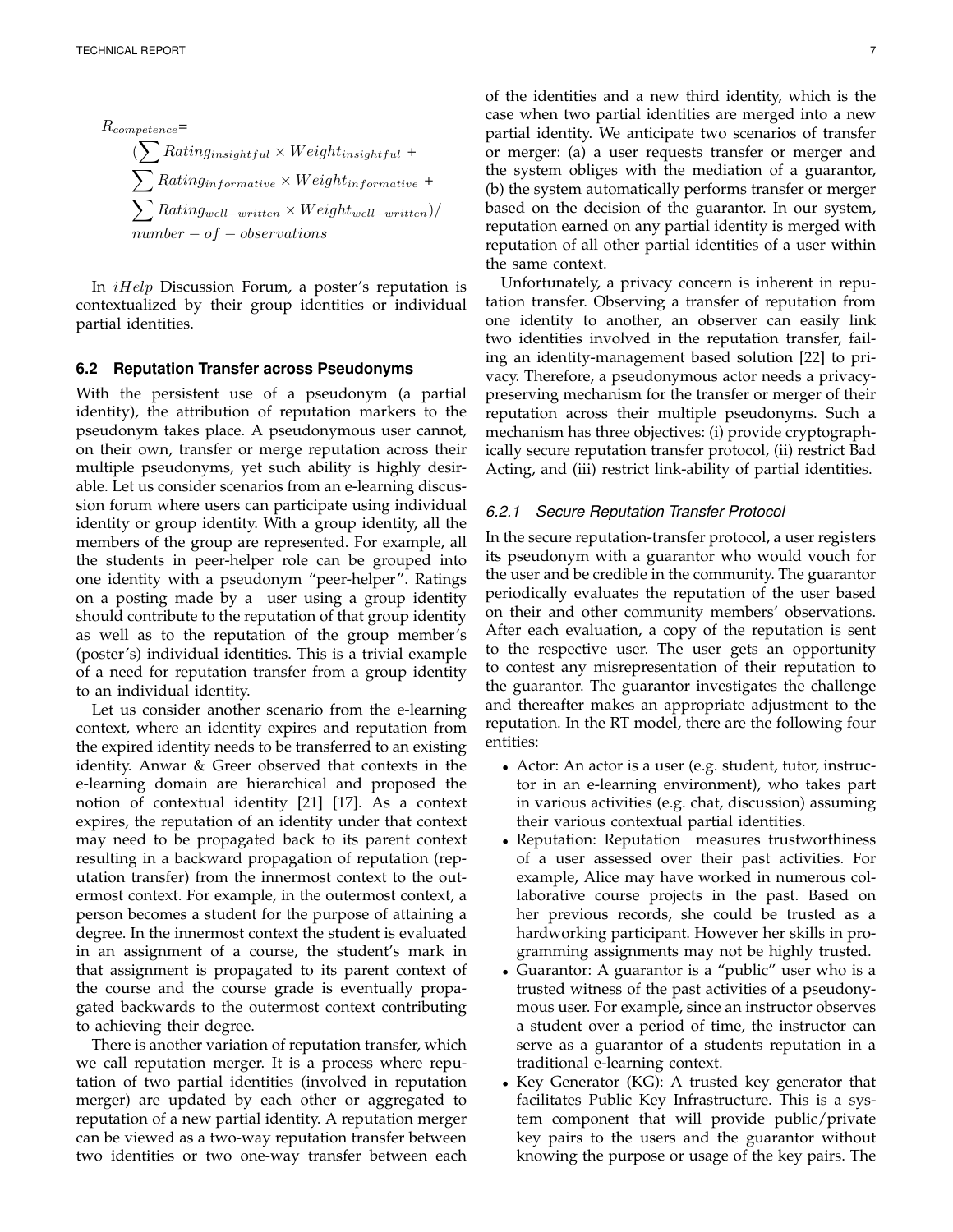steps of reputation transfer model are detailed in the Table found in Appendix.

In summary, in the RT model (see the Figure found in Appendix), a pseudonymous user can update the reputation of one pseudonym by transferring its reputation from another pseudonym. A guarantor vouches for a user in two ways: (i) responding to the queries about the user, and (ii) responding to the user's reputation transfer request from one pseudonym to another.

#### **6.3 A Proof-of-concept Implementation**

The prototypical system incorporating the RT model has been implemented through a client (for users) and a multi-threaded server (for guarantor) suite written in Java language. The Key Generator entity of the secure reputation transfer protocol is implemented using the RSA key pair generation algorithm provided by Bouncy Castle. The model was implemented using JRE 1.5 and java.security and javax.crypto APIs. The system manages reputation for 3 different generic roles that are present in an e-learning community: helper, peer, and lurker. The system allows a user to perform any of the following 4 tasks: **register** (i.e., register a pseudonym with a guarantor), **evaluate** (i.e., rate a user), **transfer** (e.g., transfer/merge reputation across pseudonyms), and **query** (e.g., query reputation of a pseudonymous user).

- Register: A user registers with a guarantor entity of the system The communication between a user and a guarantor is cryptographically secure. At the time of registration, a user provides their pseudonym (partial identity) and context (reputation context for which the user wants to be evaluated for reputation). Upon registration, the user receives two pieces of information to be kept secret: 128-bit unique registration number and a digest (MD5 hash) for reputation. For any change in reputation, the system generates a new digest.
- Evaluate: Any user can evaluate others (i.e. pseudonyms) against the features specific to the role of the user being evaluated on a scale of 0 to 5. Additionally, an evaluator may write comments in suport of their evaluation.
- Transfer: Reputation transfer is a two way process that has to be carried out by both the pseudonyms — transferor and transferee. First, the transferor and then the transferee authenticate themselves by providing their respective contexts, registration numbers, and reputation digests. Reputation from one pseudonym can be transferred to a new pseudonym, or reputation of one pseudonym can be merged with the reputation of the other pseudonym. Reputation merge takes place incrementally by combining each rating transaction of a pseudonym one-by-one to the aggregate rating of the other pseudonym and vice versa. Though the end result of the merge is 2

pseudonyms with the same reputation, their reputations are different on each time step of the merge. There is a little time delay induced in between each step to give the impression that there could have been another transaction (evaluation) taking place.

• Query: A user may query reputation about another user (corresponding pseudonym). A reputation summary, which is an aggregation of collected ratings against context-relevant features, is displayed in the following format: *Feature* |*Score* |*#Trans* (i.e., number-of-ratings )".

#### **6.4 Evaluation**

This section reports on two studies: (a) value of reputation management system in e-learning, and (b) validating the implementation of the RT model. The study (b) was designed to see whether the system facilitates secure reputation transfer/merge across multiple pseudonyms.

#### *6.4.1 Value of Reputation Management System*

*Methodology.* The system was used in an experiment to support online course discussions of 35 students (19 female and 16 male) in an intensive six-week undergraduate course on Introduction to Sociology. The study was done in 2 phases: (1) In the first phase, the class made 173 postings using the original version of iHelp Discussions (without reputation management system), and (2) In the next phase, they made 302 postings using a version of iHelp Discussions with reputation management system features.

The system allowed the participants to create multiple role- and relationship-level identities, provided awareness support of contexts and identities, and enabled them to rate others and query others' as well as their own identity-specific reputation (a screen shot of reputation Window in iHelp Discussion Forum is shown in Figure 2). In each phase, the participants (students and the instructor) discussed topics under eleven contexts (chosen by the instructor of the course as per the course objectives), each addressing eleven different social and behavioral questions. The goal of the discussion is to collaboratively find answers to different social phenomena (e.g., Dating Older man, Spitting on the Ground, Eye-contact on elevator, etc.). Prior to each phase of the study, users were trained to use the system. At the end of the second phase, 25 participants (of the 35 who used the system) took a post-use online survey to share their use experience and their attitudes towards reputation-based trust.

*Results.* The usage data reveals that every participant received reputation ratings on their posts and that 43% of the participants checked their own or others' reputation. On an average, each participant received 12.5 ratings. 31% of the participants consulted self reputation. The need for reputation or trust in the study is not as critical as it is in an online setting where there is no bodily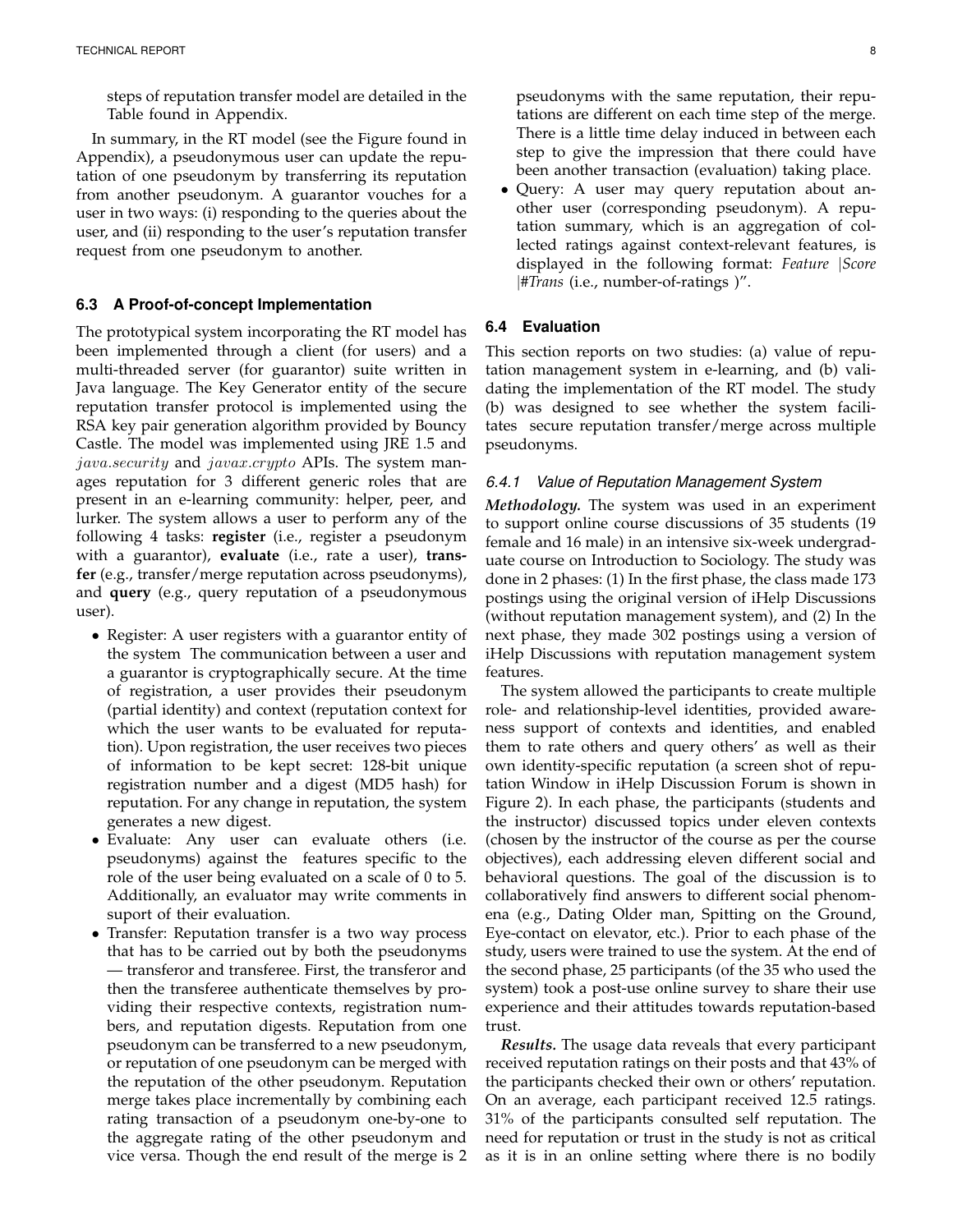#### **User Information for Macho Man**

| Profile:<br>Number of postings: 0<br>Notify me when this user makes a posting                   |
|-------------------------------------------------------------------------------------------------|
| Reputation [1=lowest, 5=highest]:<br>competence : 2.5/5   benevolence : 2/5   integrity : 2.5/5 |
| Recent posts:<br>• This user has not made any posts                                             |
| Journal entries:<br>This user has not written any journal entries.                              |

Fig. 2. A screen shot of reputation Window in iHelp Discussion Forum

| item                                                    | $\sqrt[6]{\circ}$ -of users |
|---------------------------------------------------------|-----------------------------|
| System Helped Identifying Trustworthy Peers             | 28%                         |
| Valued Postings Based on Posters' Reputation            | 36%                         |
| System Helped Me Identify Trustworthy Posting           | 40%                         |
| System Facilitates Trust                                | 60%                         |
| Replied More Often to Posters with Good Reputation      | 28%                         |
| Paid More Attention to Posters with Good Reputation     | 36%                         |
| Rated Postings with a Purpose to Reward/Discipline      | 28%                         |
| More Open when Replying to Posters with Good Reputation | 28%                         |
|                                                         |                             |

TABLE 1 User survey response

presence to act as a trust guarantor. Since the participants of this study were classmates, they were already involved in trust relationships. However, it was observed that those who cared about trust measures (based on the survey) used the trust and reputation features of the system more extensively. The post-use survey reveals that 28% of learners used the system to identify trustworthy peers. 36% of learners valued postings based on posters' reputation while 40% found that reputation management system helped them identify trustworthy postings (see table 1 for details).

#### *6.4.2 Validating RT Model*

*Methodology.* For validating the RT model, the system was initialized to generate multiple instances of four types of events (reputation evaluation request, reputation transfer request, reputation merge request, and null requests) in some random order for  $n$  pseudonyms representing  $m$  actors. At multiple time steps during the simulation, the system (the component representing the guarantor) was queried for the latest reputation of each of the  $n \times m$  registered pseudonyms and the query results are logged. A version of this simulation was run for  $n = 4, m = 2$ , and reputation update actions were logged accordingly. These logs were then provided to a security attack-defense expert to attempt to deduce types of events might have occurred based on an analysis of the reputation score patterns over various time steps. The expert was also asked to see whether he could

distinguish among or determine instances of reputation transfer, reputation merge, and normal updates of reputation ratings.

*Results.*The simulation performed 3 transfers and 7 merges of reputations across four pseudonyms of two actors. Although the data set was relatively small, the expert could not make any definitive conclusions that would identify which pseudonyms corresponded to the same actor. Our expert suspected that four mergers or transfers of reputation occurred. The one merger hypothesis in which the expert was most confident was totally incorrect. Two of our expert's suspected mergers or transfers actually did correspond to real mergers or transfers, but the expert entirely missed eight of the merger/transfer events. Our expert correctly had a suspicion that one transfer and one merger (of the ten) had occurred, but he could not be sure. Out of these 2 correct hypotheses, the expert could not confirm conclusively about any of the mergers or transfers.

We could say that these correct guesses are no more than random luck. With an increase in the number of actors or pseudonyms, it becomes even harder to guess about any reputation transfer or merge. Therefore, we could say that our system supports reputation transfer with privacy preservation.

#### **6.5 Restricting Bad Acting in Reputation Transfer**

The RT model provides mechanisms for restricting bad action in reputation transfer: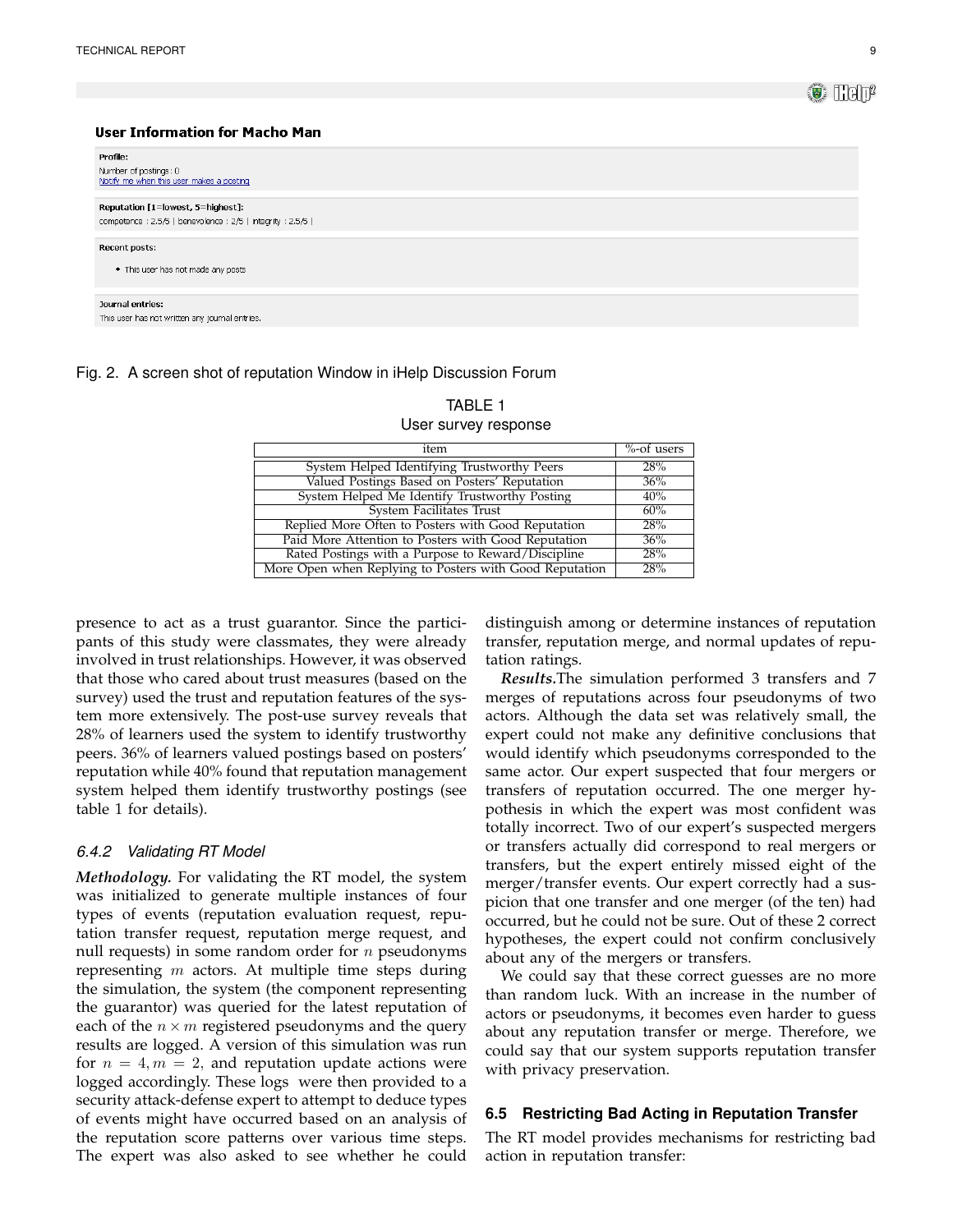- The integrity of reputation can be checked using the reputation digest, a  $128 - bit$  "fingerprint" of reputation information generated through the calculation of MD5 hash.
- Since both the transferring and receiving pseudonyms are registered to the guarantor, any bad acting can be traced and verified by the guarantor.
- To restrict the taking of undue advantage from recurring merger of a bad reputation with a good reputation, a history of already merged ratings is kept and compared before entertaining a new merge request.
- The model also supports rollback of reputation to recover from bad acting.

#### **6.6 Restricting Link-ability of Partial Identities**

Since linking of partial identities results in unintended disclosure defeating the purpose of partial identities, the transfer of reputation among the pseudonyms or update of reputation because of new ratings has to happen without letting anyone link one pseudonym with the other. Privacy protection in reputation transfer further requires that the transfer must occur without letting anyone recognize such a transfer. In the RT model, nonobservable and non-linkable reputation transfer is done by means of following techniques:

- Use of public key infrastructure ensures secure reputation transfer channel so that an observer cannot snoop a reputation transfer or identify two pseudonyms involved in the process of a reputation transfer.
- One pseudonym's reputation (i.e., aggregated ratings) is incremented one-by-one by each rating transaction of the other pseudonym and vice versa allowing longitudinal increase or decrease in reputation to make transfer indistinguishable from reputation update by a new rating.
- A random time delay is induced between each of the increments to make reputation transfer indistinguishable from reputation update by a new rating, which may not happen in a continuous succession of a short burst.
- A time delay proportional to the amount of activities takes place in the system is induced between updates of reputation so that multiple partial identities of an individual are not linkable because of one reputation update triggering changes of reputation of multiple pseudonyms.

## **7 RELATED WORK**

Trust issues on the web have been around since the inception of the web. Trust is a word that people constantly use to mean different things in different circumstances. For example, "confidence in someone's competence and his or her commitment to a goal" [23] or "the choice to expose oneself to a risk toward one's counterpart, in the expectation that the counterpart will not disappoint such expectation" [24]. Our work is motivated by [23]. In the literature, trust is identified in different forms relating to: whether access is being provided to the trustor's resources, the trustee is providing a service, trust concerns authentication, or trust is being delegated [25]. Even though all the stated forms of trust may take place in e-learning, our work mainly targets on user-to-user trust that relates to the trustee providing services. For example, in peer-help scenario, a learner is providing help to another learner. Learner-to-learner trust relationships can be used to address many different issues in learning environments. For example, Carchiolo et al. exploited trust relationships among peers to select suitable learning resources [26].

Policies and Reputation are two common ways of determining trust [27]. Policy-based trust approaches are widely used in security and access control. Our work integrates reputation (reputation is calculated on three dimensions) with policies (guarantor vouches for credentials based on reputation) in determining trust.

#### **7.1 Trust and Privacy**

Trust and privacy are inter-related constructs - disclosure of personal information depends on trust [11]. Since trust reduces the perceived risks involved in revealing private information, it is a precondition for self-disclosure [28]. On the other hand, trust invokes the threat of privacy violation, identity theft, and threat to personal reputation [29]. In policy-based trust, privacy loss from credential disclosure is addressed through trust negotiation [30] [31]. This paper supports privacy while facilitating reputation-based trust.

Privacy awareness becomes very important in a collaborative environment. The primary desire for privacy control in collaborative work settings comes from the desire of "impression management" [7]. Furthermore, since high reputation creates positive impression about a user, we view that reputation management also contributes to "impression management." Individuals with good reputation are usually trusted and valued in a relationship. detailed user profile could be created by linking all the different actions of users as well as information disclosed during performing these actions.

Privacy in the form of anonymity could diminish trust. All the points below may contribute to an environment of diminished trust, which is not conducive to certain uses of computer communication [32]: (1) Anonymity makes law enforcement difficult ; (2) It frees individuals to behave in socially undesirable and harmful ways ; (3) It diminishes the integrity of information since one cannot be sure who information is coming from, whether it has been altered on the way, etc.

#### **7.2 Trust Models**

Marsh addresses the issue of formalizing trust as a computational concept in his PhD dissertation [33]. In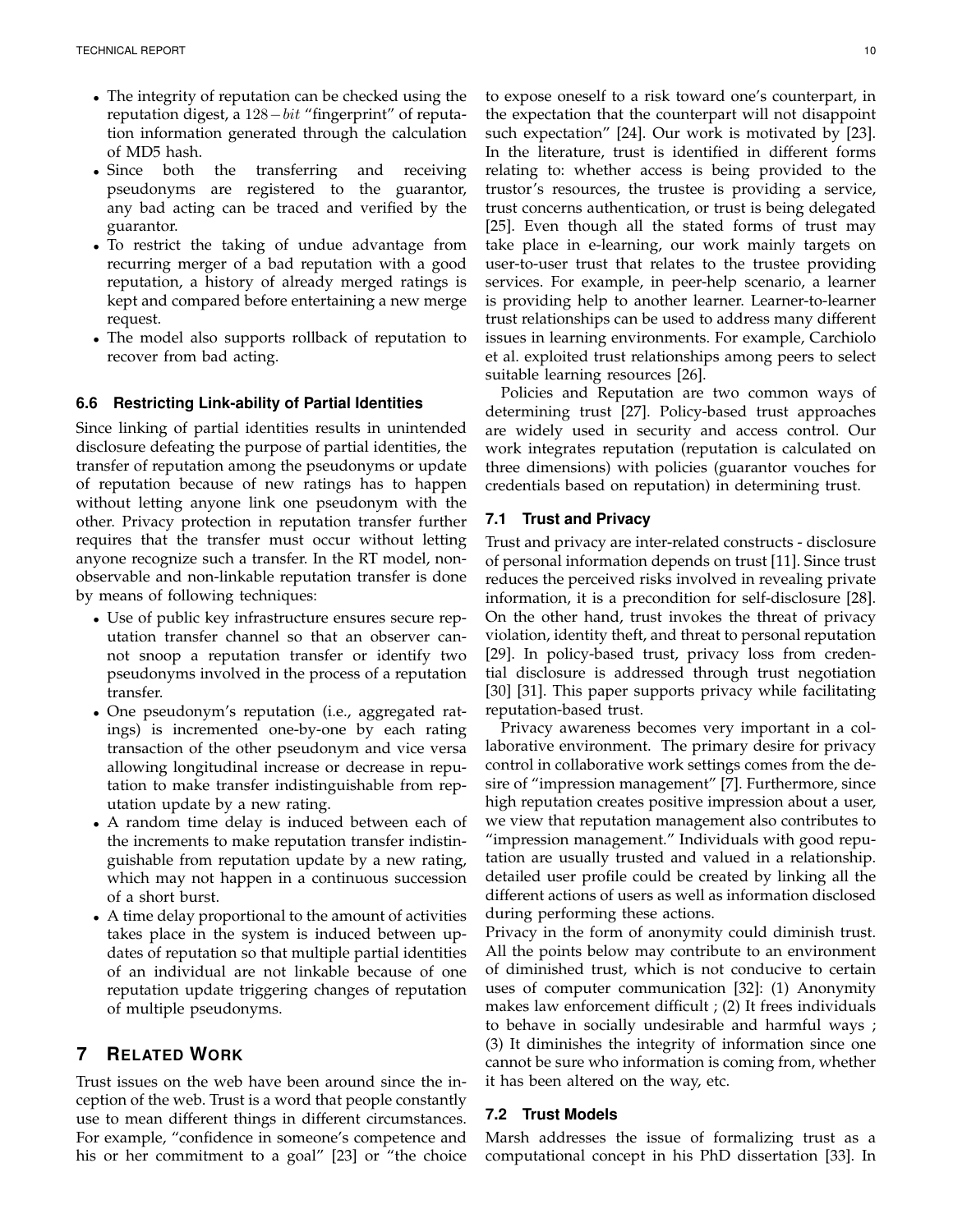his model, trust is treated as a subjective and mathematical entity, and it is computed using a subjective real number arbitrarily ranging from -1 to +1. In the work of Golbeck and Hendler, trust is treated as a measure of uncertainty in a person or a resource [34]. Specifically, they suggested an algorithm for inferring trust by polling ratings from one's trusted neighbors in a social network. In both of the models( [33]; [34]), reputation is synonymous with the measure of trust. We use reputation to measure trust for e-learning because of the following reasons: reputation is more of a social notion of trust [34], and reputation-based trust works well because of small world web [35] effect.

The use of more formal methods for reputation assessment of a site or of a user are also common on the web. The eBay rating system tries to use customers' positive and negative feedback ratings as a measure of a seller's reputation <sup>2</sup>. Epinions, a consumer review web site, also allows customers to rate the transactions with sellers, and maintains a more explicit trust rating system  $3$ . The PageRank algorithm [36] used by the Google search engine, is also a trust metric of a sort. It uses the number of links coming into a particular page as votes for that site.

The three most common types of trust solutions found in the literature are as follows: (i) based on digital certificates and signatures (e.g., X.509, PGP), (ii) based on one's own past experience, and (iii) based on the recommendations from third parties. In the first case, trust measure is binary– one party is authenticated to be trustworthy or not. On the other hand, trust built by experience or recommendation is referred as reputationbased trust and it is of "non-discrete" nature, for example, the inter-user trust we seek to capture in this paper could be defined as a value between 0 and 1. Certificatebased trust vouches for the certificate holder's identity, whereas we are interested in modeling trust that would vouch for behaviour.

One interesting approach of assessing reputation is the federated reputation model of Agudo et al. [37]. In this work, the authors propose that an Identity provider (IDP) not only authenticates users to different service providers(SPs) but also collect information from the SPs about the reputation of given users and a reputation manager inside IDP maintains reputation of users. Pingel and Steinbrecher proposes an interoperable reputation system to serve multiple online communities with the assumption that inter-community and within community agreement on apprpriate contexts for exchanging reputation [38]. Our work treats trust, reputation, and identity to be contextual and allows transfer and merge of reputation among partial identities within the same context in a unlinkable and secure way.

The expectations of trust and privacy among the users of e-learning systems affect learning activities and learning outcomes. A naively constructed privacy-enhanced learning environment offers isolated personal learning spaces, which allow learners to be sometimes frustrated, overwhelmed, or dissatisfied with learning objects or instructors. In this paper, an approach to address privacy protection and trust facilitation is explored. Reputation is an effective means to measure trust in e-learning environments. A mechanism to evaluate and attach reputation to a pseudonymous identity can help measure trust without the loss of privacy. For example, when Alice takes part in a discussion forum, her reputation as a friendly and knowledgeable user may be all that matters to other participants. Reputation management can help attach a reputation marker to an anonymous or pseudonymous identity and thereby facilitate trust.

Since users need to assume multiple non-linkable partial identities to protect their privacy, there is a need for reputation transfer among the partial identities. Privacy protection in reputation transfer requires that the transfer must occur without letting anyone easily observe such a transfer or be able to link two partial identities querying reputation. Besides, reputation is contextual and needs to be assessed within a context for accuracy. A solution has been developed and implemented by which privacy-preserving and contextual reputation assessment can be done with the aid of a trusted guarantor. The system can help learners to successfully identify potentially good helpers or collaborators.

#### **8.1 Future Work**

Even though our work is geared towards e-learning, the problem of non-linkability disrupting reputation assessment and vice versa is not peculiar to e-learning. This is a limitation of identity management-based solution to privacy. Therefore, our solution has broader applications, and we expect to apply our solution in other domains like e-business, where both privacy and trust are important. Since our work shares similar over-arching goal of privacy-enhanced trust management with other research efforts like PICOS project <sup>4</sup>, our work can be expanded to facilitate reputation-based trust while supporting privacy-preserving identity management in online communities.

Furthermore, we plan to look more deeply into privacy trust trade off issues. A user may choose to trade their privacy for a corresponding gain in their partner's trust. In an asymmetric trust relationship, the weaker party must trade this privacy loss for a trust gain, which is required to start interaction with the stronger party [39]. For a privacy trust trade-off, we would like to build a heuristic tool that would help users with answers to various privacy and trust related questions, such as:

<sup>3.</sup> www.epinions.com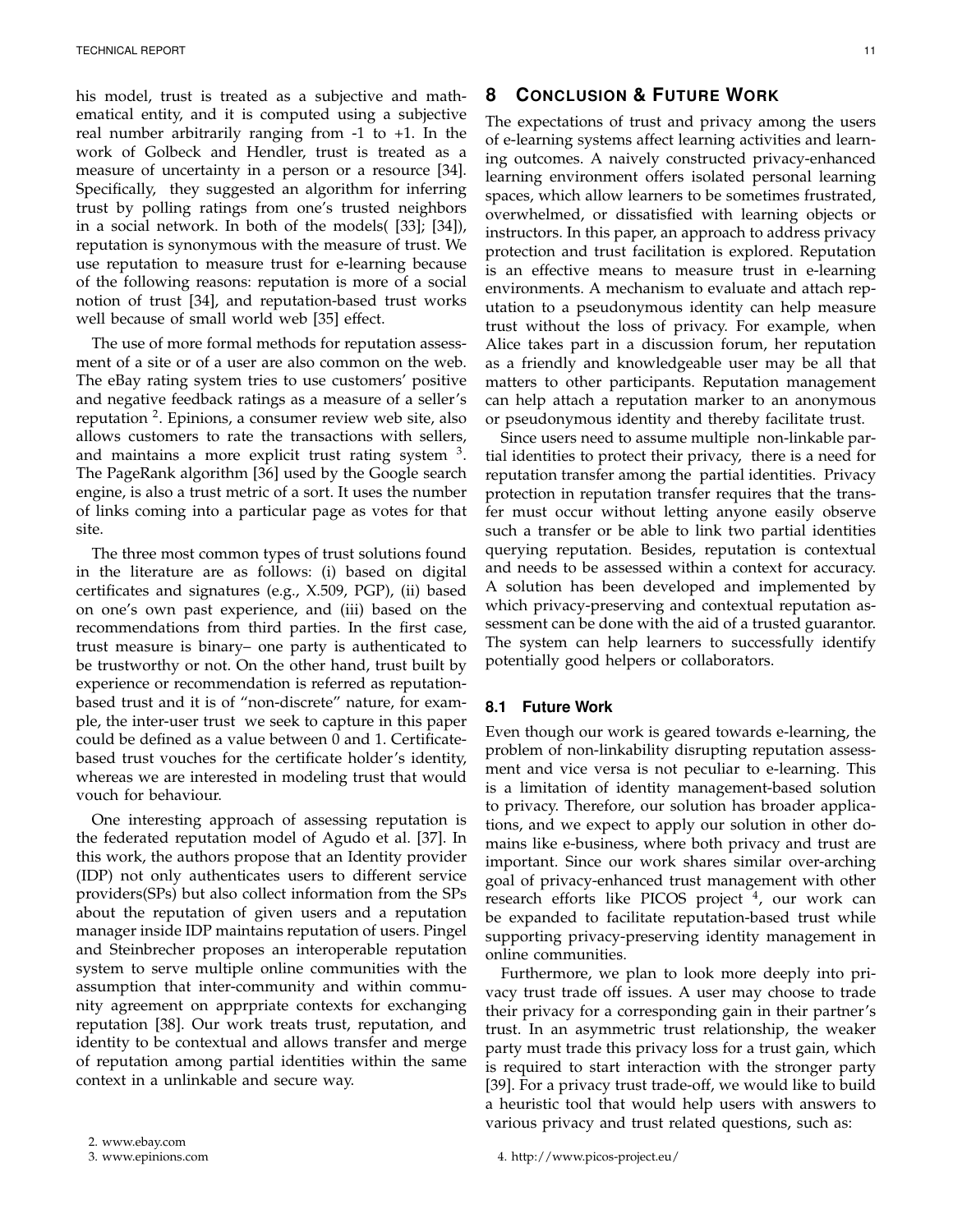- How much privacy is lost by a user when disclosing the given data?
- How much does a user benefit from a particular trust gain?
- How much privacy should a user be willing to sacrifice for a certain amount of trust gain?

#### **REFERENCES**

- [1] M. Anwar, J. Greer, and C. Brooks, "Privacy Enhanced Personlization in E-learning," in *Proceedings of the 2006 International Conference on Privacy, Security, and Trust*, Markham, Ontario, Canada., 2006.
- [2] K. Borcea, H. Donker, E. Franz, A. Pfitzmann, and H. Wahrig, "Towards privacy-aware elearning," in *Privacy Enhancing Technologies*, 2005, pp. 167–178.
- [3] R. E. Leenes, "User-centric identity management as an indispensable tool for privacy protection," *International Journal of Intellectual Property Management*, vol. 2, no. 4, pp. 345–371, 2008.
- J. Mason and P. Lefrere, "Trust, Collaboration, and Organisational Transformation," *International Journal of Training and Development*, vol. 7, no. 4, pp. 259–271, 2003.
- C. Haythornthwaite, "Facilitating Collaboration in Online Learning," *Journal of Asynchronous Learning Networks*, vol. 10, no. 1, pp. 7–23, 2006.
- [6] J. Allan and N. Lawless, "Stress Caused by Online Collaboration in e-Learning: A Developing Model," *Education and Training*, vol. 45, no. 8/9, pp. 564–572, 2003.
- S. Patil and A. Kobsa, "Privacy in Collaboration: Managing Impression," in *The First International Conference on Online Communities and Social Computing*, 2005.
- [8] E. Aimeur, H. Hage, and F. S. M. Onana, "A Framework for Privacy-Preserving E-learning," in *Joint iTrust and PST Conferences on Privacy, Trust Management and Security*, vol. 238. Springer, 2007, pp. 223–238.
- E. T. Bates and L. R. Wiest, "Impact of Personalization of Mathematical Word Problems on Student Performance," *The Mathematics Educator*, vol. 14, no. 2, pp. 17–26, 2004.
- [10] A. Kobsa and J. Schreck, "Privacy through pseudonymity in useradaptive systems," *ACM Trans. Internet Technol.*, vol. 3, no. 2, pp. 149–183, 2003.
- [11] P. Briggs, B. Simpson, and A. D. Angeli, "Personalisation and trust: a reciprocal relationship?" in *Designing personalized user experiences in eCommerce*. Norwell, MA, USA: Kluwer Academic Publishers, 2004, pp. 39–55.
- [12] L. Sweeney, "k-anonymity: a model for protecting privacy," *International Journal of Uncertainty Fuzziness and Knowledge-Based Systems*, vol. 10, pp. 557–570, October 2002.
- [13] A. Machanavajjhala, D. Kifer, J. Gehrke, and M. Venkitasubramaniam, "L-diversity: Privacy beyond k-anonymity," *ACM Trans. Knowl. Discov. Data*, vol. 1, March 2007.
- [14] E. Goffman, *The Presentation of Self in Everyday Life*. New York, NY: Anchor-Doubleday, 1961.
- [15] S. Patil and A. Kobsa, "Privacy as impression management," Institute for Software Research, University of California - Irvine, Irvine, CA, USA, Tech. Rep. UCI-ISR-03-13, December 2003.
- [16] M. Raento and A. Oulasvirta, "Designing for privacy and selfpresentation in social awareness," *Journal of Personal and Ubiquitous Computing*, vol. 12, no. 7, pp. 527–542, 2008.
- [17] Anwar and J. Greer, "Implementing role- and relationship-based identity management in e-learning environments," in *Proceedings of the 14th International Conference on Artificial Intelligence in Education*, V. Dimitrova, R. Mizoguchi, B. du Boulay, and A. Graesser, Eds. Brighton, UK: IOS Press, 2009.
- [18] T. D. Huynh, N. R. Jennings, and N. R. Shadbolt, "Certified reputation: how an agent can trust a stranger," in *Proceedings of the fifth international joint conference on Autonomous agents and multiagent systems*, ser. AAMAS '06. New York, NY, USA: ACM, 2006, pp. 1217–1224.
- [19] D. F. Schoorman, R. C. Mayer, and J. H. Davis, "An Integrative Model of Organizational Trust: Past, Present, and Future," *Academy of Management Review*, vol. 32, no. 2, pp. 344–354, 2007.
- [20] J. Greer, G. McCalla, J. Vassileva, R. Deters, S. Bull, and L. Kettel, "Lessons Learned in Deploying a Multi-Agent Learning Support System:The I-Help Experience," in *Proceedings International AI and Education Conference AIED2001*. IOS Press: Amsterdam, 2001, pp. 410–421.
- [21] M. Anwar and J. Greer, "Role- and relationship-based identity management for private yet accountable e-learning," in *IFIPTM 2008: Joint iTrust and PST Conferences on Privacy, Trust management and Secity*, Trondheim, Norway, 2008.
- [22] M. Hansen, A. Schwartz, and A. Cooper, "Privacy and identity management," *IEEE Security and Privacy*, vol. 6, no. 2, pp. 38–45, 2008.
- [23] C. Handy, "Trust and the Virtual Organization," in *Creating Value in the Network Economy*. Boston, MA, USA: Harvard Business School Press, 1999, pp. 107–120.
- [24] N. Luhmann, "Familiarity, Confidence, Trust: Problems and Alternatives," in *Trust:Making and Breaking Cooperative Relations*, G. Gambetta, Ed., Oxford, 2000, pp. 94–107.
- [25] T. Grandison and M. Sloman, "A survey of trust in internet applications," *IEEE Communications Surveys and Tutorials*, vol. 3, no. 4, 2000.
- [26] V. Carchiolo, D. Correnti, A. Longheu, M. Malgeri, and G. Mangioni, "Exploiting trust into e-learning: adding reliability to learning paths," *International Journal of Technology Enhanced Learning*, vol. 1, no. 4, pp. 253–265, 2009.
- [27] D. Artz and Y. Gil, "A survey of trust in computer science and the semantic web," *Journal of Web Semantics*, vol. 5, no. 2, pp. 58–71, 2007.
- [28] J. L. Steel, "Interpersonal Correlates of Trust and Self-Disclosure," *Psychological Reports*, vol. 68, pp. 1319–1320, 1991.
- [29] B. Friedman, P. H. K. Jr., and D. C. Howe, "Trust online," *Communication of ACM*, vol. 43, no. 12, pp. 34–40, 2000.
- [30] W. Nejdl, D. Olmedilla, and M. Winslett, "Peertrust: Automated trust negotiation for peers on the semantic web," in *In Proceedings of Workshop on Secure Data Management in a Connected World in conjunction with the 30th International Conference on Very Large Data Bases*, 2004, p. 118132.
- [31] T. Yu and M. Winslett, "Policy migration for sensitive credentials in trust negotiation," in *In WPES 03: Proceedings of the 2003 ACM workshop on Privacy in the electronic society*. New York, NY, USA: ACM Press, 2003, p. 920.
- [32] D. G. Johnson and K. Miller, "Anonymity, Pseudonymity, or Inescapable Identity on the Net (abstract)," *SIGCAS Comput. Soc.*, vol. 28, no. 2, pp. 37–38, 1998.
- [33] S. Marsh, "Formalising trust as a computational concept," Ph.D. dissertation, University of Stirling, 1994.
- [34] J. Golbeck and J. Hendler, "Accuracy of Metrics for Inferring Trust and Reputation in Semantic Web-Based Social Networks, in *Engineering Knowledge in the Age of the SemanticWeb*, ser. LNCS, vol. 3257. Springer Berlin / Heidelberg: Springer, Jan. 2004, pp. 116–131.
- [35] L. A. Adamic, "The Small World Web," in *Research and Advanced Technology for Digital Libraries*, ser. LNCS, vol. 1696. Springer Berlin / Heidelberg: Springer, Jan. 1999.
- [36] C. Ridings and M. Shishigin, "Pagerank uncovered," Tech. Rep., 2002.
- [37] I. Agudo, M. C. F. Gago, and J. Lopez, "A multidimensional reputation scheme for identity federations," in *EuroPKI*, 2009, pp. 225–238.
- [38] F. Pingel and S. Steinbrecher, "Multilateral secure crosscommunity reputation systems for internet communities," in *TrustBus*, 2008, pp. 69–78.
- [39] L. Lilien and B. K. Bhargava, "A Scheme for Privacy-preserving Data Dissemination," *IEEE Transactions on Systems, Man, and Cybernetics, Part A*, vol. 36, no. 3, pp. 503–506, 2006.